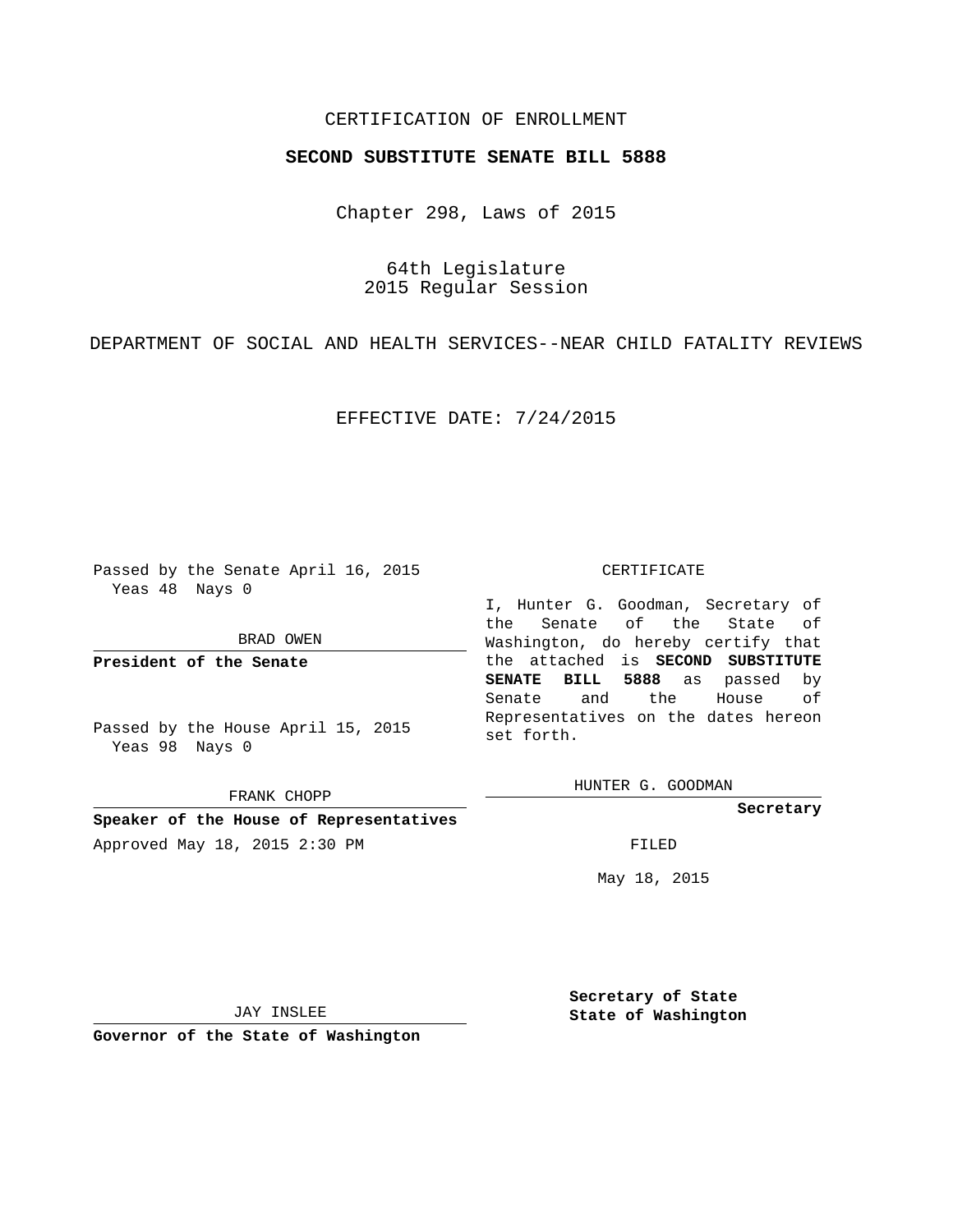## **SECOND SUBSTITUTE SENATE BILL 5888**

AS AMENDED BY THE HOUSE

Passed Legislature - 2015 Regular Session

# **State of Washington 64th Legislature 2015 Regular Session**

**By** Senate Ways & Means (originally sponsored by Senators O'Ban and Miloscia)

READ FIRST TIME 02/27/15.

 AN ACT Relating to near fatality incidents of children who have received services from the department of social and health services; amending RCW 74.13.640; adding a new section to chapter 26.44 RCW; 4 and creating a new section.

BE IT ENACTED BY THE LEGISLATURE OF THE STATE OF WASHINGTON:

 **Sec. 1.** RCW 74.13.640 and 2013 c 23 s 209 are each amended to 7 read as follows:

 (1)(a) The department shall conduct a child fatality review in the event of a fatality suspected to be caused by child abuse or neglect of any minor who is in the care of the department or a supervising agency or receiving services described in this chapter or who has been in the care of the department or a supervising agency or received services described in this chapter within one year preceding 14 the minor's death.

 (b) The department shall consult with the office of the family and children's ombuds to determine if a child fatality review should be conducted in any case in which it cannot be determined whether the child's death is the result of suspected child abuse or neglect.

 (c) The department shall ensure that the fatality review team is made up of individuals who had no previous involvement in the case,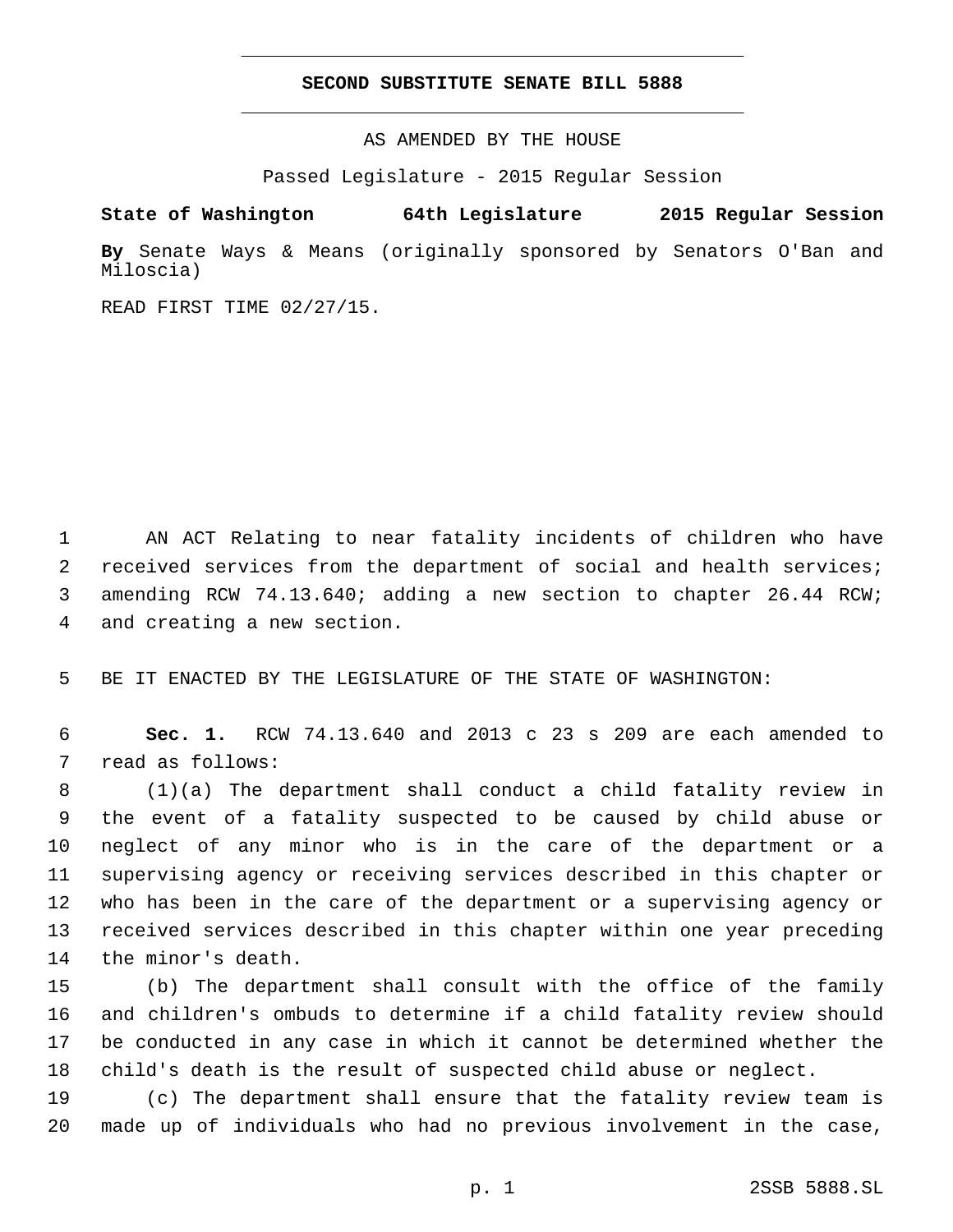including individuals whose professional expertise is pertinent to 2 the dynamics of the case.

 (d) Upon conclusion of a child fatality review required pursuant to this section, the department shall within one hundred eighty days following the fatality issue a report on the results of the review, unless an extension has been granted by the governor. Reports must be distributed to the appropriate committees of the legislature, and the department shall create a public web site where all child fatality review reports required under this section must be posted and maintained. A child fatality review report completed pursuant to this section is subject to public disclosure and must be posted on the public web site, except that confidential information may be redacted by the department consistent with the requirements of RCW 13.50.100, 68.50.105, 74.13.500 through 74.13.525, chapter 42.56 RCW, and other 15 applicable state and federal laws.

 (e) The department shall develop and implement procedures to 17 carry out the requirements of this section.

 (2)(a) In the event of a near fatality of a child who is in the care of or receiving services described in this chapter from the department or a supervising agency or who has been in the care of or received services described in this chapter from the department or a supervising agency within one year preceding the near fatality, the department shall promptly notify the office of the family and children's ombuds. The department may conduct a review of the near fatality at its discretion or at the request of the office of the 26 family and children's ombuds.

 (b) In the event of a near fatality of a child who is in the care 28 of or receiving services described in this chapter from the department or a supervising agency or who has been in the care of or received services described in this chapter from the department or a supervising agency within three months preceding the near fatality, or was the subject of an investigation by the department for possible abuse or neglect, the department shall promptly notify the office of the family and children's ombuds and the department shall conduct a review of the near fatality.

 (c) "Near fatality" means an act that, as certified by a physician, places the child in serious or critical condition.

 (3) In any review of a child fatality or near fatality in which the child was placed with or received services from a supervising agency pursuant to a contract with the department, the department and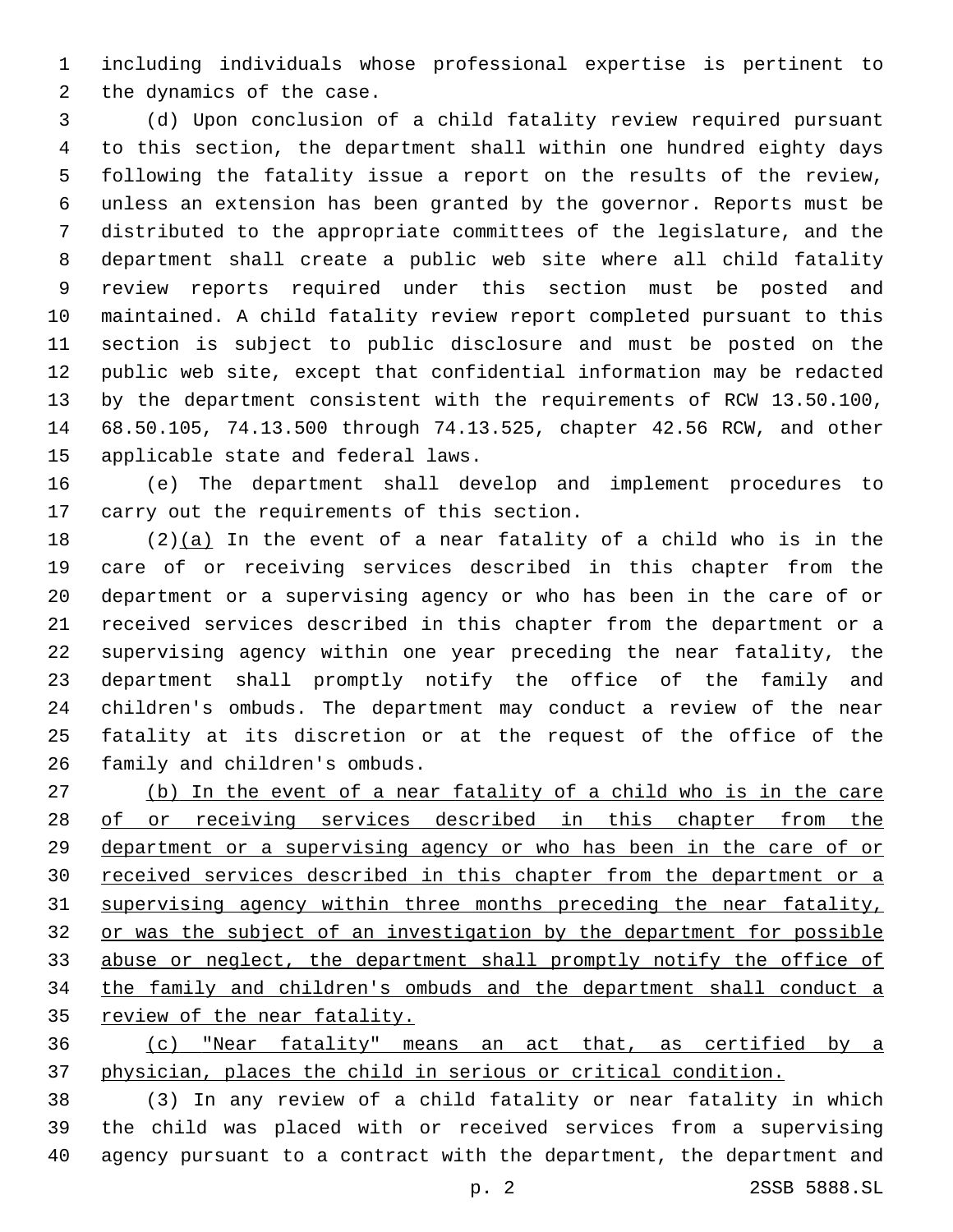the fatality review team shall have access to all records and files regarding the child or otherwise relevant to the review that have been produced or retained by the supervising agency.

 (4)(a) A child fatality or near fatality review completed pursuant to this section is subject to discovery in a civil or administrative proceeding, but may not be admitted into evidence or otherwise used in a civil or administrative proceeding except 8 pursuant to this section.

 (b) A department employee responsible for conducting a child fatality or near fatality review, or member of a child fatality or near fatality review team, may not be examined in a civil or administrative proceeding regarding (i) the work of the child fatality or near fatality review team, (ii) the incident under review, (iii) his or her statements, deliberations, thoughts, analyses, or impressions relating to the work of the child fatality or near fatality review team or the incident under review, or (iv) the statements, deliberations, thoughts, analyses, or impressions of any other member of the child fatality or near fatality review team, or any person who provided information to the child fatality or near fatality review team, relating to the work of the child fatality or near fatality review team or the incident under review.

 (c) Documents prepared by or for a child fatality or near fatality review team are inadmissible and may not be used in a civil or administrative proceeding, except that any document that exists before its use or consideration in a child fatality or near fatality review, or that is created independently of such review, does not become inadmissible merely because it is reviewed or used by a child fatality or near fatality review team. A person is not unavailable as a witness merely because the person has been interviewed by or has provided a statement for a child fatality or near fatality review, but if called as a witness, a person may not be examined regarding the person's interactions with the child fatality or near fatality review including, without limitation, whether the person was interviewed during such review, the questions that were asked during such review, and the answers that the person provided during such review. This section may not be construed as restricting the person from testifying fully in any proceeding regarding his or her 38 knowledge of the incident under review.

 (d) The restrictions set forth in this section do not apply in a licensing or disciplinary proceeding arising from an agency's effort